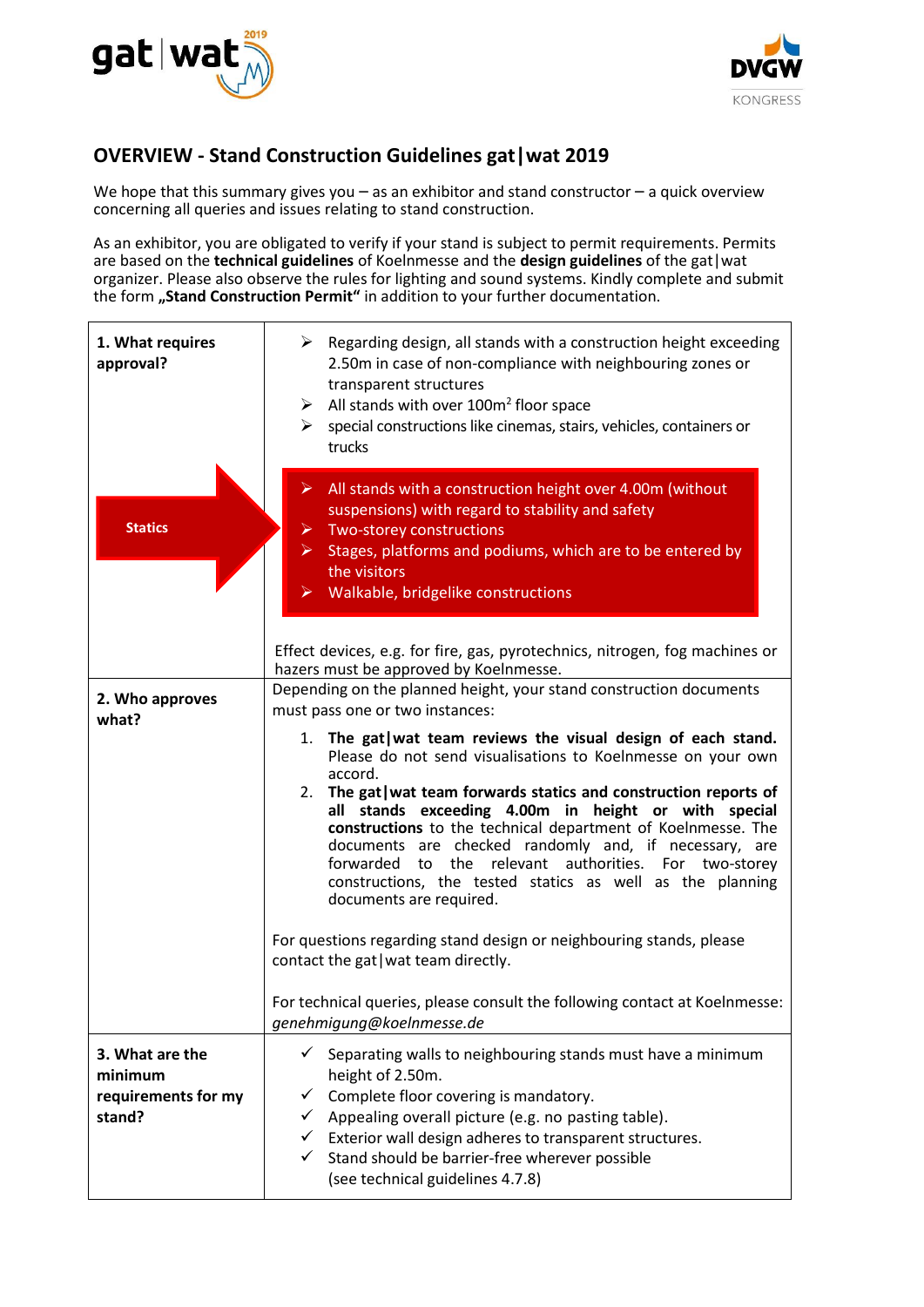| 4. Height                                            | The maximum construction height is 8.0m in Hall 7.                                                                                                                                                                                                                                                                                                                                                                                                                               |
|------------------------------------------------------|----------------------------------------------------------------------------------------------------------------------------------------------------------------------------------------------------------------------------------------------------------------------------------------------------------------------------------------------------------------------------------------------------------------------------------------------------------------------------------|
| 5. Neighbouring zones<br>/ transparent<br>structures | Please note that you need a written approval of the neighbouring exhibitor<br>for stands or stand elements that are exceeding a construction height of<br>2.50m and have a distance of less than 3.00m to the neighbouring booth.<br>Agreements concerning the construction height must be made between<br>exhibitors. The gat wat team only provides the relevant contact details.<br>Without approval from the neighbouring exhibitor, dismantling may be<br>demanded on-site. |
|                                                      | Stand construction at the stand borders to neighboring exhibitors must<br>be above 2.50m and neutral!                                                                                                                                                                                                                                                                                                                                                                            |
|                                                      | The whole stand must be easily visible for attendees, closed<br>constructions are not allowed. This must be ensured by evenly installed<br>window elements / openly structured designs. Please submit the relevant<br>documents concerning the exterior wall design for the required<br>permission.                                                                                                                                                                              |
| <b>6. Sonication</b>                                 | To ensure a cooperative partnership during the fair, there are regulations<br>concerning sound volume on fair stands. Examples for activities involving<br>sonication are performances, video presentations or speeches with a<br>microphone system etc.                                                                                                                                                                                                                         |
|                                                      | Please inform the gat   wat team, if you are planning such activities at<br>your fair stand. After an assessment of the plans, you will receive<br>permission.                                                                                                                                                                                                                                                                                                                   |
|                                                      | Personal conversations at neighbouring stands must not be interrupted<br>by sonication at any time. This means the following issues must be<br>considered for a sonication concept:                                                                                                                                                                                                                                                                                              |
|                                                      | > Sonication at body height (e.g. music boxes must not be<br>installed on the traverse system)<br>> Sonication must be focussed on the stand and not on<br>the corridors<br>> Interposition of noise limiters for regulation purposes                                                                                                                                                                                                                                            |
|                                                      | Only after concept submission and receipt of permission from the<br>gat   wat team, activities can be conducted at the stand.                                                                                                                                                                                                                                                                                                                                                    |
|                                                      | Legal consequences in case of non-compliance:                                                                                                                                                                                                                                                                                                                                                                                                                                    |
|                                                      | The gat wat team regularly controls, if the above-mentioned regulations<br>for activities are observed at the fair stands. A failure to follow the<br>regulations, may lead to admonishment and immediate cancellation of<br>activities by the gat   wat team or the sound insulation commissioner.                                                                                                                                                                              |
|                                                      | In case of a repeated violation of regulations, the gat wat team may end<br>the exhibition participation and close the stand of the respective<br>exhibitor. Claims for compensation or any kind of reimbursement from<br>the exhibitor are excluded, if a stand closing is based on above-<br>mentioned circumstances. This does not affect any further-reaching<br>claims on part of gat   wat against the exhibitor for non-compliance with<br>activity regulations.          |